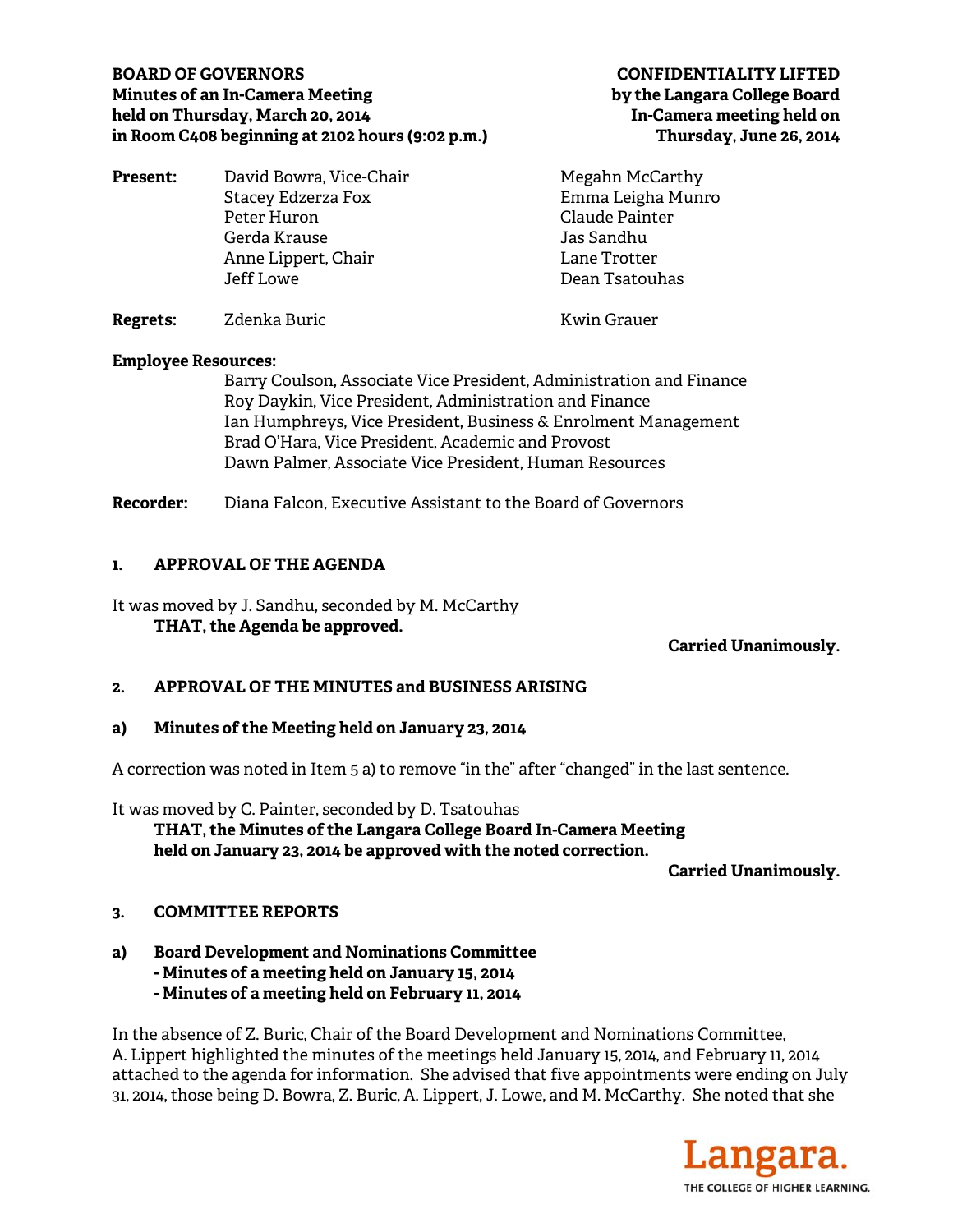#### **Page 2 of 3 CONFIDENTIALITY LIFTED Langara College Board of Governors Minutes of an In-Camera Meeting held on Thursday, March 20, 2014**

and M. McCarthy would not be eligible for re-appointment as they have completed six years on the Board. Performance appraisals for D. Bowra, Z. Buric, and J. Lowe have been completed and submitted to the Minister of Advanced Education along with a letter recommending their reappointments. Also included in the letter was a recommendation to appoint a new Board Member, Darren Bryson. Mr. Bryson is Managing Senior Principal at Stantec, a professional consulting company specializing in planning, engineering, architecture, interior design, landscape architecture, surveying, environmental sciences, project management, and project economics. He possesses the construction and engineering competencies the board is seeking. The letter also requested that the Ministry appoint individuals with the following competency sets: Labour Relations, Human Resources, Public Sector knowledge of how government operates, Investment Management, Business Management, Risk Management, Communications, Financial Experience, Fund-raising, Construction, Engineering and previous Leadership Experience.

# **4. FOR APPROVAL**

### **a) Board Resolution 322 – Governance and Nominating Committee**

J. Lowe highlighted Board Resolution 322 – Governance and Nominating Committee attached to the agenda. He highlighted the process taken to arrive at the Resolution being presented to the Board for approval and noted that some minor housekeeping changes to the look of the document will be made but not to the content. Discussion ensued and Board Members questions were addressed.

It was moved by J. Lowe, seconded by C. Painter

# **THAT, Board Resolution 322 – Governance and Nominating Committee be approved. Carried Unanimously.**

Following approval of the Resolution, discussion ensued regarding membership of the Governance and Nominating Committee and the New Building Task Force. A. Lippert recommended waiting until after the Board Retreat being held May  $2^{nd}$  since there will be no business arising in the next few months for either committee. However, Board Members felt that in order for the Governance and Nominating Committee to begin review of existing committees, and in the event that an issue should arise with the new building, membership should be identified as soon as possible. Discussion ensued and the following motions were presented:

It was moved by J. Sandhu, seconded by P. Huron

**THAT, Jeff Lowe and Stacey Edzerza Fox be appointed as members of the Governance and Nominating Committee; and** 

**THAT, Jeff Lowe act as Committee Chair; and,** 

**THAT, membership is not yet complete and the Committee is mandated to complete composition at a later date.**

**Carried Unanimously.**

It was moved by J. Lowe, seconded by S. Edzerza Fox

**THAT, David Bowra and Jas Sandhu be appointed as members of the New Building Task Force; and,** 

**THAT, membership is not yet complete and the Committee is mandated to complete composition at a later date.**

**Carried Unanimously.**